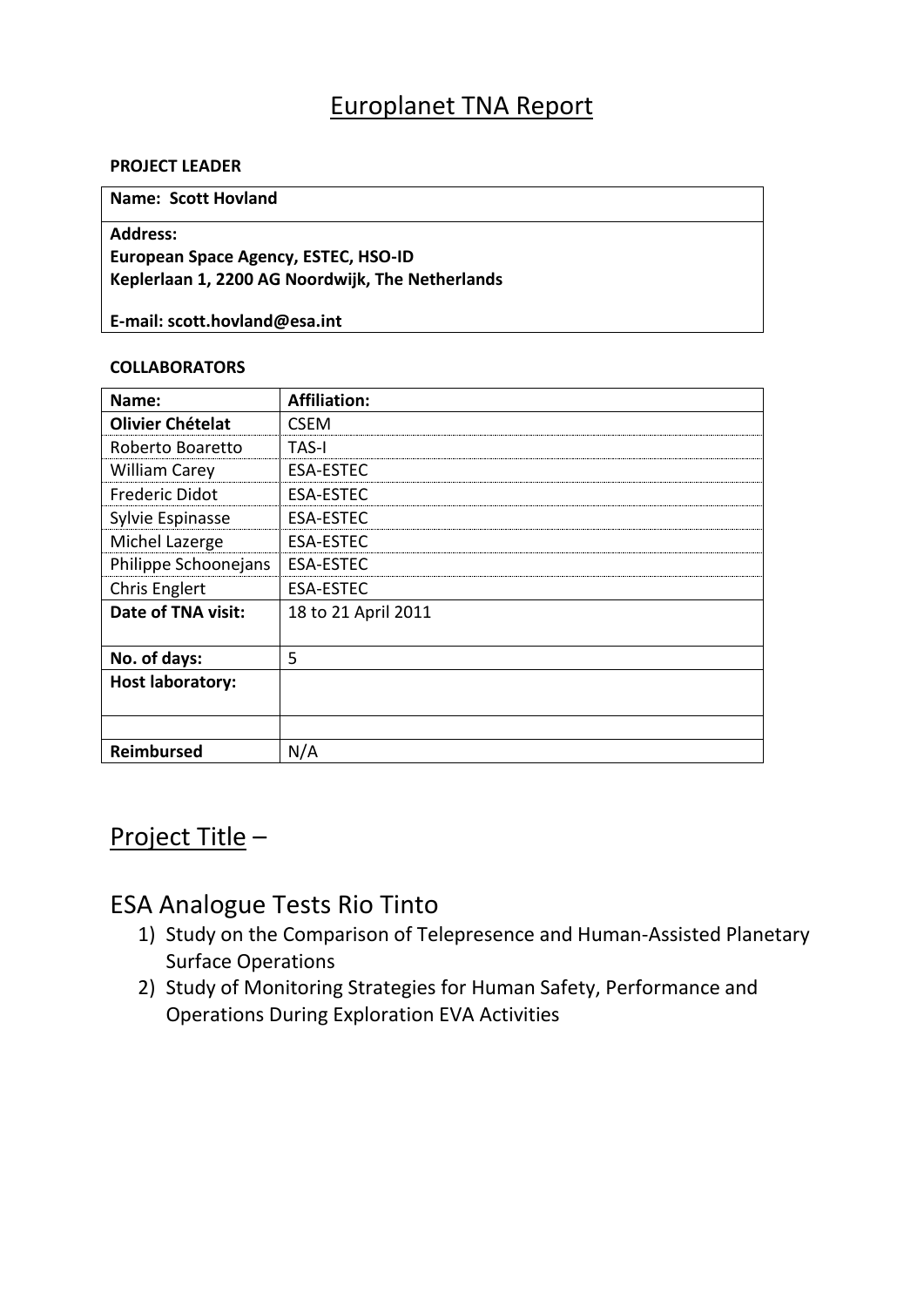**Scientific Report Summary.** *(plain text, no figures, maximum 250 words, to be included in database)*

**Analogue testing was performed in Rio Tinto to support two study activities:**

- **1) Study on the Comparison of Telepresence and Human-Assisted Planetary Surface Operations. The purpose of this activity was to perform a study to compare telepresence and human-assisted surface operations through field-testing, to gain insight into how best to optimise human-robotic surface operations.**
- **2) Study of Monitoring Strategies for Human Safety, Performance and Operations During Exploration EVA Activities. The purpose of this study was to assess innovative health and performance monitoring concepts, to define the complementary developments and models that ESA should develop and/or consolidate to monitor human operations, health, performance and safety in preparation of, during, and after astronaut extravehicular / planetary surface activities.**

**Tests were performed in Rio Tinto using the Long Term Medical Survey system as well as the Eurobot ground Prototype in combined operations with the ÖWF Aouda.X Space suit simulator. LTMS Science objectives were fully fulfilled, while Eurobot testing managed to fulfil about 40% of the defined tasks due to extreme weather conditions.**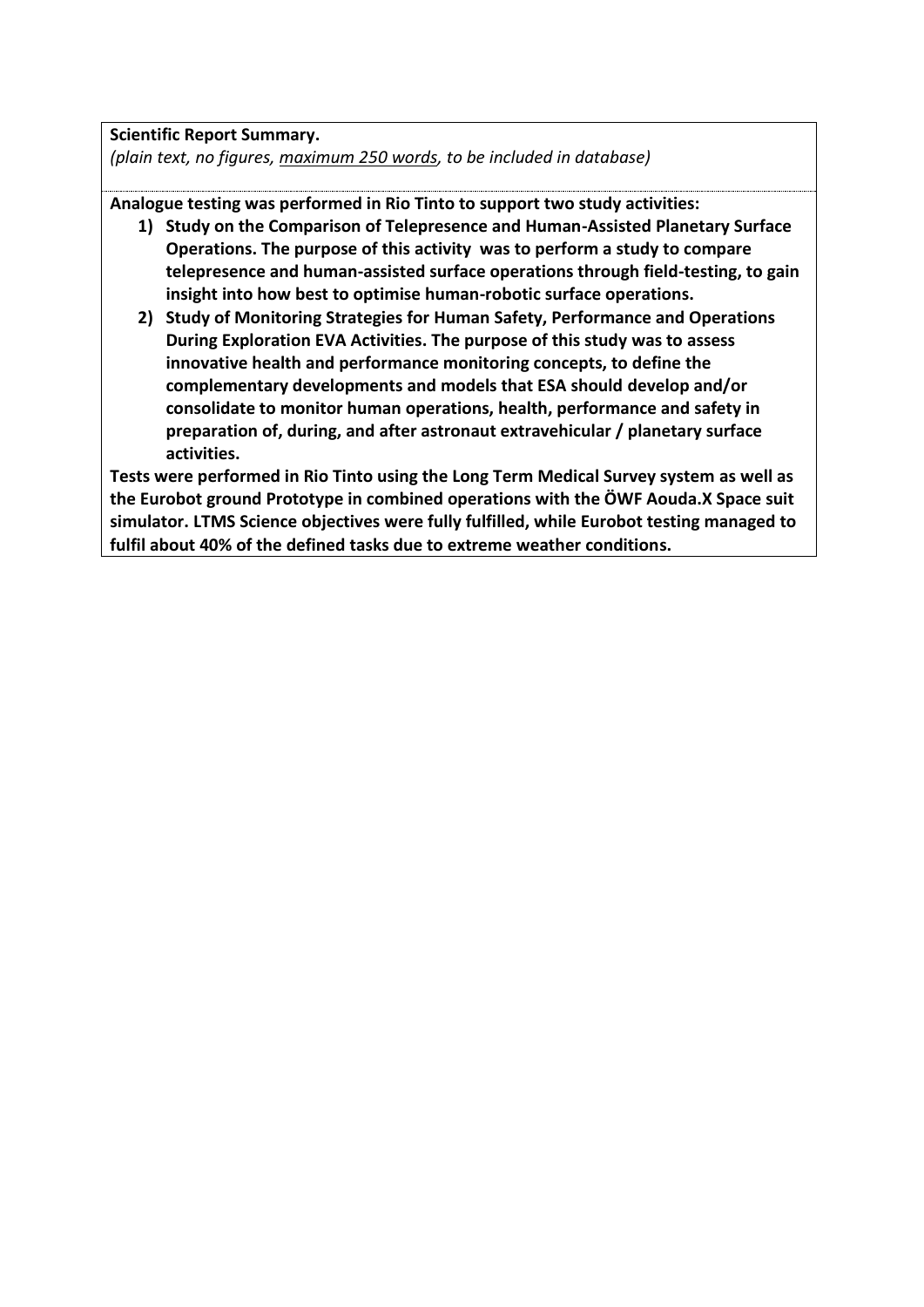**Full Scientific Report** 

**Approx. 1 page**

**Analogue testing was performed in Rio Tinto using the Long Term Medical Survey system as well as the Eurobot ground Prototype in combined operations with the ÖWF Aouda.X Space suit simulator, to support two study activities:**

**1) Study on the Comparison of Telepresence and Human-Assisted Planetary Surface Operations.** 

**The purpose of this activity was to perform a study to compare telepresence and humanassisted surface operations through field-testing, to gain insight into how best to optimise human-robotic surface operations. Specific testing was performed to evaluate the following:**

- **[Task ET-02] Demonstrate how Eurobot could be utilised to support the transportation of equipment from one location to another in cooperation with an EVA crew member**
- **[Task CR-02] Demonstrate how Eurobot could be utilised to support the transportation of an EVA crew member from one location to another**
- **[Task ID-03] Demonstrate how Eurobot could be utilised to support the deployment of scientific/operational instrumentation at a pre-defined location**
- **[Task SC-02] Demonstrate how Eurobot could be utilised to support the "scouting" of a particularly interesting location on a planetary surface, the primary objective being to locate and collect a specific rock sample**
- **[Task ID-01] Demonstrate how Eurobot may be utilised to perform instrument deployment on a planetary surface using a "haptic device'**
- **Additional Test: Demonstrate the capability of Eurobot to negotiate a "rough" terrain. This test was partially carried out in the "rock garden" area of the test site.**
- **Additional Test: A 160m traverse was performed via manual control (i.e. joystick commanding).**

**The Eurobot testing managed to fulfil about 40% of the defined tasks due to extreme weather conditions.**

**2) Study of Monitoring Strategies for Human Safety, Performance and Operations During Exploration EVA Activities.** 

**The purpose of this study was to assess innovative health and performance monitoring concepts, to define the complementary developments and models that ESA should develop and/or consolidate to monitor human operations, health, performance and safety in preparation of, during, and after astronaut extravehicular / planetary surface activities.**

- **Demonstration of LTMS in an analogue field test**
- **Extend the LTMS validation to additional analogue environments**
- **Compare LTMS data with reference data (suit) and if possible other data**
- **Gain first-hand experience in multi-agency analogue campaign planning, execution and coordination**
- **Gain a better understanding of analogue simulation requirements**
- **Validate transmission and analysis of LTMS data and signals between remote site (Rio Tinto) and Mission Control in Innsbruck**

**LTMS Science objectives were fully fulfilled,**